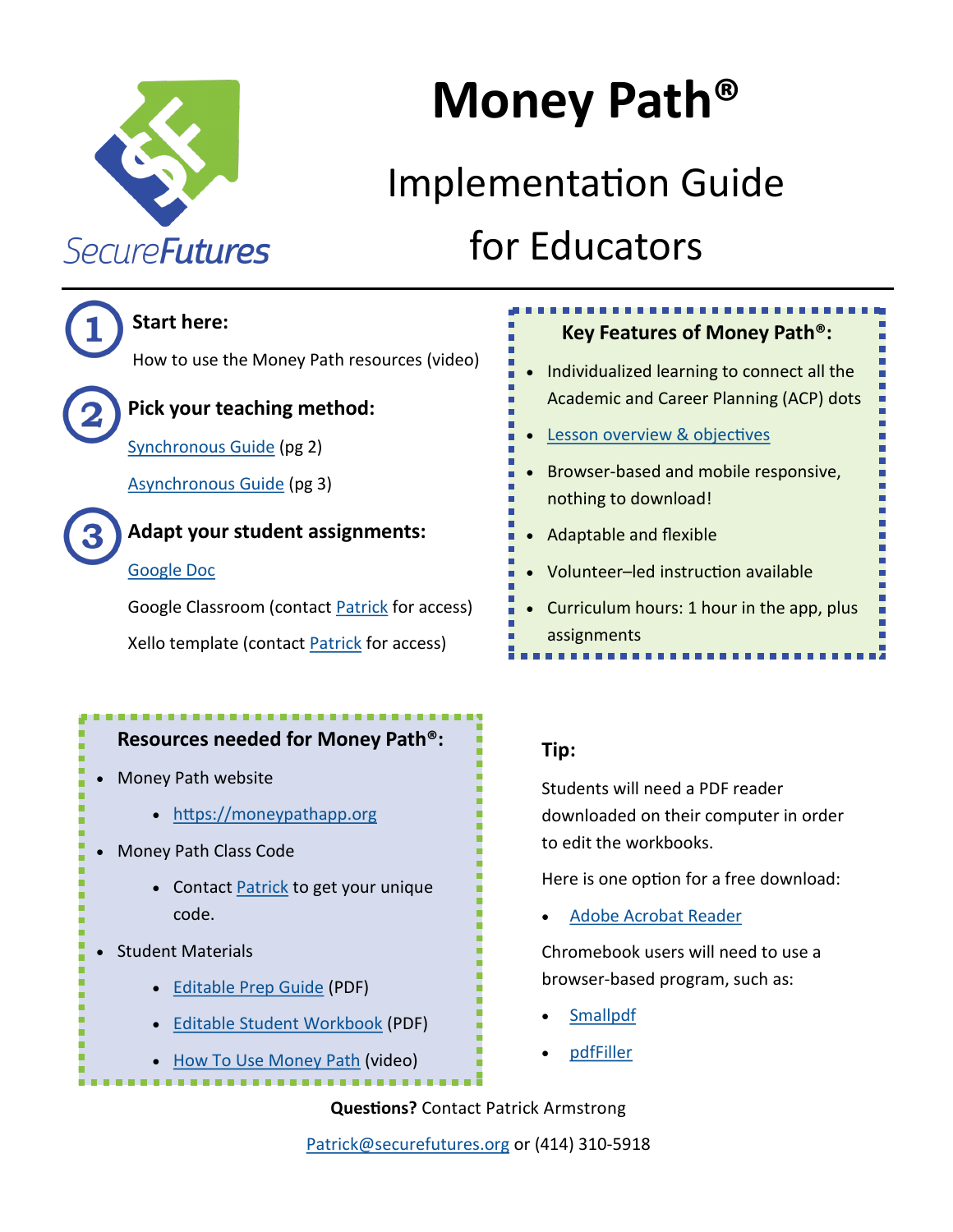### <span id="page-1-0"></span>**SYNCHRONOUS, EDUCATOR-LED:**

*Note: If you would prefer a trained volunteer to lead the lesson via video conference, that can be arranged. Contact [Patrick](mailto:patrick@securefutures.org) for more information.* 

It is suggested that you view the [Money Path Demo](https://youtu.be/2gBy3yWN5wQ) and use the app yourself before introducing Money Path to your students. Contact [Patrick](mailto:patrick@securefutures.org) to be set up with an account. Prior to leading your Money Path session via video conference, please review the preparation resources:

- [Money Path Facilitator Training](https://www.youtube.com/watch?v=fF6fub1MbDg&feature=youtu.be) 20 minute video that walks you through the lesson facilitation.
- [Money Path Facilitator Guide for Educators](https://securefutures.org/wp-content/uploads/2020/02/Facilitator-Guide.educator.FINAL_.pdf) written guidance for lesson facilitation, take note of the "Session at a Glance" on pages 3-4.

The most important thing you will need for this lesson is the Money Path class code. Contact [Patrick](mailto:patrick@securefutures.org) to receive your code. **Do not** share this code with other educators. It is unique to you. A new code is required each time you want to use Money Path with a new group of students.

- To get your class code, please provide the following:
	- Date of first use:
	- Class Subject/Title:
	- Grades/Ages of Students:
	- Total number of students:

A recommended flow for your video conference is as follows:

Optional pre-work: Have students complete the **[Student Prep Guide.](https://securefutures.org/wp-content/uploads/2020/09/Money-Path-App-Student-Prep-Guide-2019-FILLABLE.pdf) It may be especially** useful for students who have not spent much time reflecting on their plans for life after high school.

- 1. Introduce Money Path and explain the purpose of the activity.
- 2. Play the ["How to use Money Path" video](https://youtu.be/kMH8tIPvJ_Y) (6 minutes). You can also send this video to students ahead of time.
	- If your conferencing tool allows for it, share your screen and play the video.
		- Zoom: [Share Computer Sound During Screen Share](https://it.umn.edu/zoom-share-computer-sound-during-screen) & [Optimize the Way Your Videos Dis](https://it.umn.edu/zoom-optimize-way-your-videos-display)[play](https://it.umn.edu/zoom-optimize-way-your-videos-display)
		- Google Meet: [Cast Content from a Separate Tab to Google Meet](https://gsuite.pupam.com/en/learning-center/tips/hangouts/#!/show-tip/show-content-to-video-call-participants-with-casting)
	- If your conferencing tool does not allow for video sharing, share the link with students and instruct them to turn off their microphones while they watch the video.
- 3. Have the students navigate to the [Money Path website](https://moneypathapp.org/) and create their accounts using the class code provided to you. Account registration instructions are in the [Student Workbook.](https://securefutures.org/wp-content/uploads/2020/09/Money-Path-Student-Workbook.FINAL-Fillable.pdf) Hard copies of the Student Workbook can be provided, if preferred.
- 4. Let the students explore the app independently, using the [Student Workbook](https://securefutures.org/wp-content/uploads/2020/09/Money-Path-Student-Workbook.FINAL-Fillable.pdf) as a guide. If students have questions, suggest that they type them into the chat box to avoid crosstalk.
	- After about 15 minutes, have the students pause and talk about how far they have gotten and what they are working on. Answer questions and troubleshoot, if needed.
	- Release them to work independently again.
	- If some students move through the app very quickly, suggest that they build at least 3 paths.
	- If students get stuck on any of the screens or do not understand what they should be doing at a particular point in the app, refer them to the [User Guide](https://securefutures.org/money-path-version-2-user-guide/) which can be found in the app under the user badge in the upper right-hand corner.

(directions continued on the next page)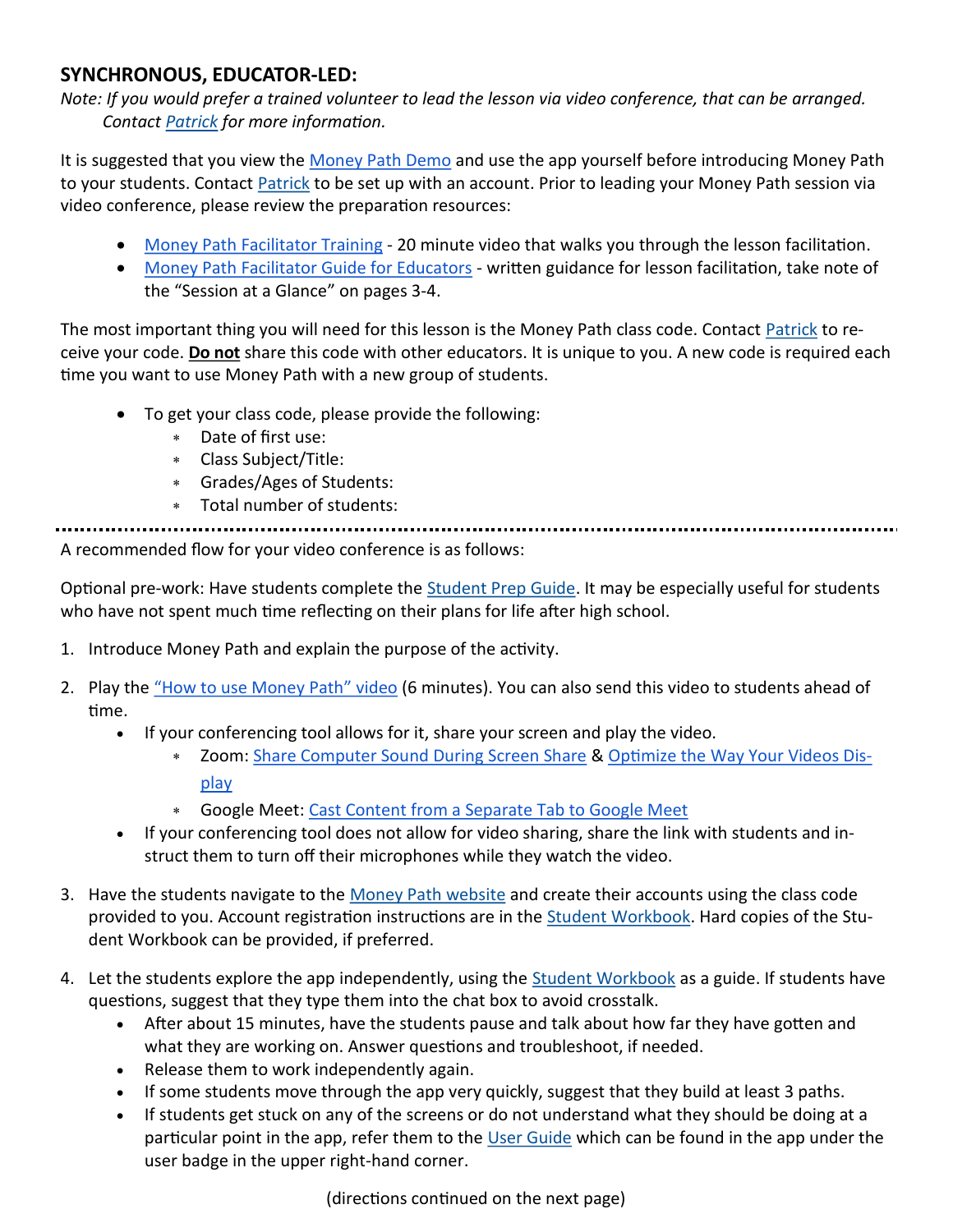- 5. Bring the students back together and discuss the reflection questions in the Student Workbook.
- 6. Have all students complete the survey found in the app under their user badge in the upper right hand corner.
- 7. As a follow up, you may choose to assign one of the student assignments to reinforce the students' learning. See [page one](#page-0-0) for the links to the editable files.
	- NOTE: Do not send the files to the students without reviewing them first. There are multiple assignment options in each file and places where you need to edit the directions.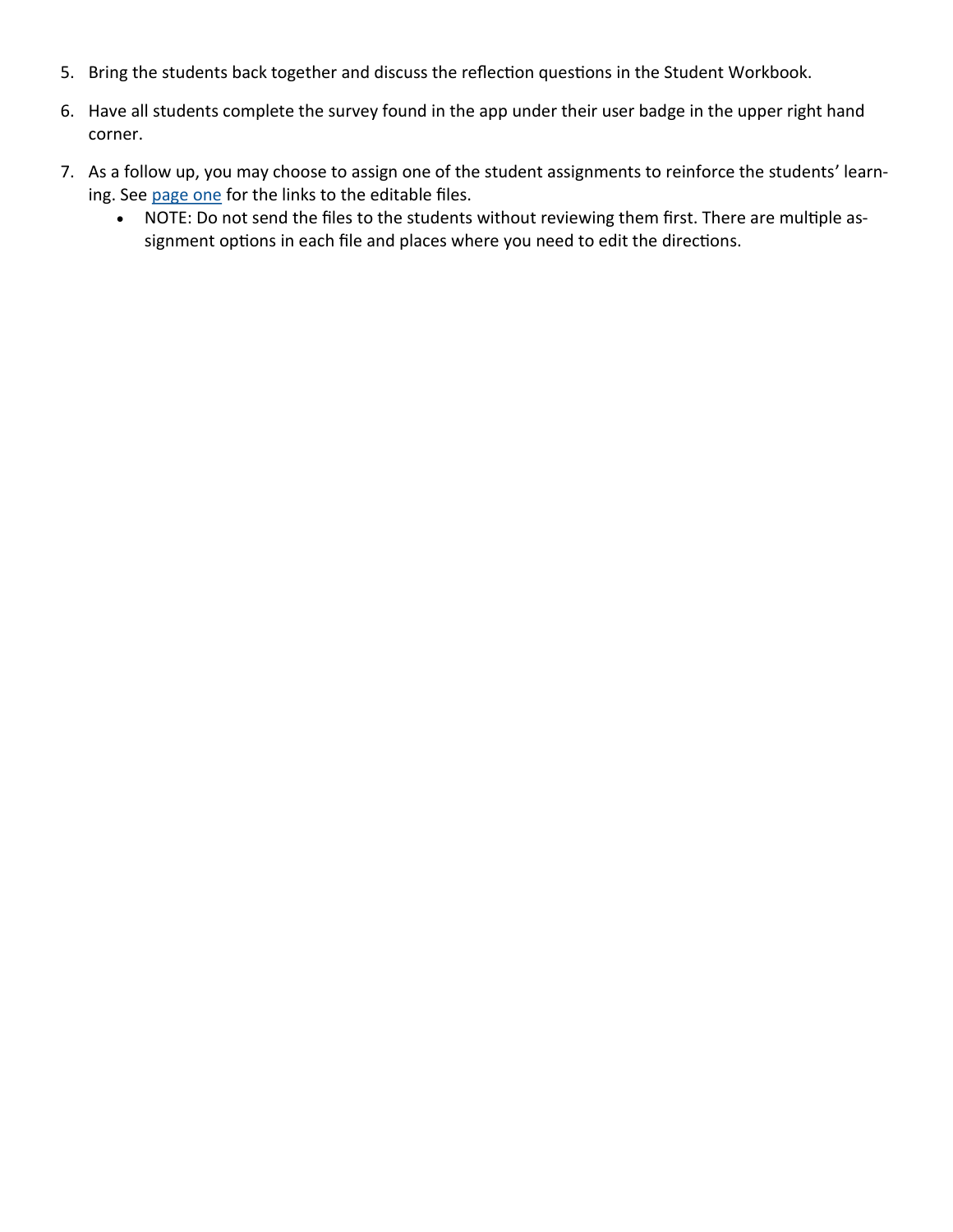### <span id="page-3-0"></span>**ASYNCHRONOUS:**

It is suggested that you view the [Money Path Demo](https://youtu.be/2gBy3yWN5wQ) and use the app yourself before introducing Money Path to your students. Contact [Patrick](mailto:patrick@securefutures.org) to be set up with an account.

The most important thing you will need for this lesson is the Money Path class code. Contact [Patrick](mailto:patrick@securefutures.org) to receive your code. **Do not** share this code with other educators. It is unique to you. A new code is required each time you want to use Money Path with a new group of students.

- To get your class code, please provide the following:
	- Date of first use:
	- Class Subject/Title:
	- Grades/Ages of Students:
	- Total number of students:

Asynchronous delivery involves the students working through Money Path independently and completing the reflection questions in the student workbook. The workbook is formatted as an editable PDF. Hard copies can be provided, if preferred.

Additionally, there are multiple student assignments that you can choose from to reinforce the students' learning. See [page one](#page-0-0) for the links to the editable files.

 NOTE: Do not send the files to the students without reviewing them first. There are multiple assignment options in each file and places where you need to edit the directions.

**There is also an option for using Google Classroom as a template for Money Path.** Your school district's IT department will have to whitelist the "securefutures.org" domain within the Google Classroom settings to make this work. Connect with [Patrick](mailto:patrick@securefutures.org) to discuss setup.

If you prefer a hybrid model, you can follow up the assignment by hosting a video conference where you can discuss the lesson as a group.

Below are the general directions for the students. These are included in the assignment templates.

### **Money Path Program lesson objectives:**

Money Path will provide you with an opportunity to explore the paths you are considering and how they could impact your financial future. Money Path has options for after high school that include entering the workforce directly, going to college, joining the military, or entering an apprentice program. Using Money Path, you build a personal career and financial plan for your future.

NOTE: All data from Money Path is verified and reported yearly by colleges and universities, career centers and other governing bodies. The budgeting section uses tested personal financial planning guidelines and is meant to serve as a starting point.

### **Instructions:**

Follow the steps below to work through Money Path. Create and save a minimum of 3 different paths that reflect your interests and future goals. Choose the path that you are most interested in pursuing, download the summary report for that path and submit it by *[enter submission instructions]*.